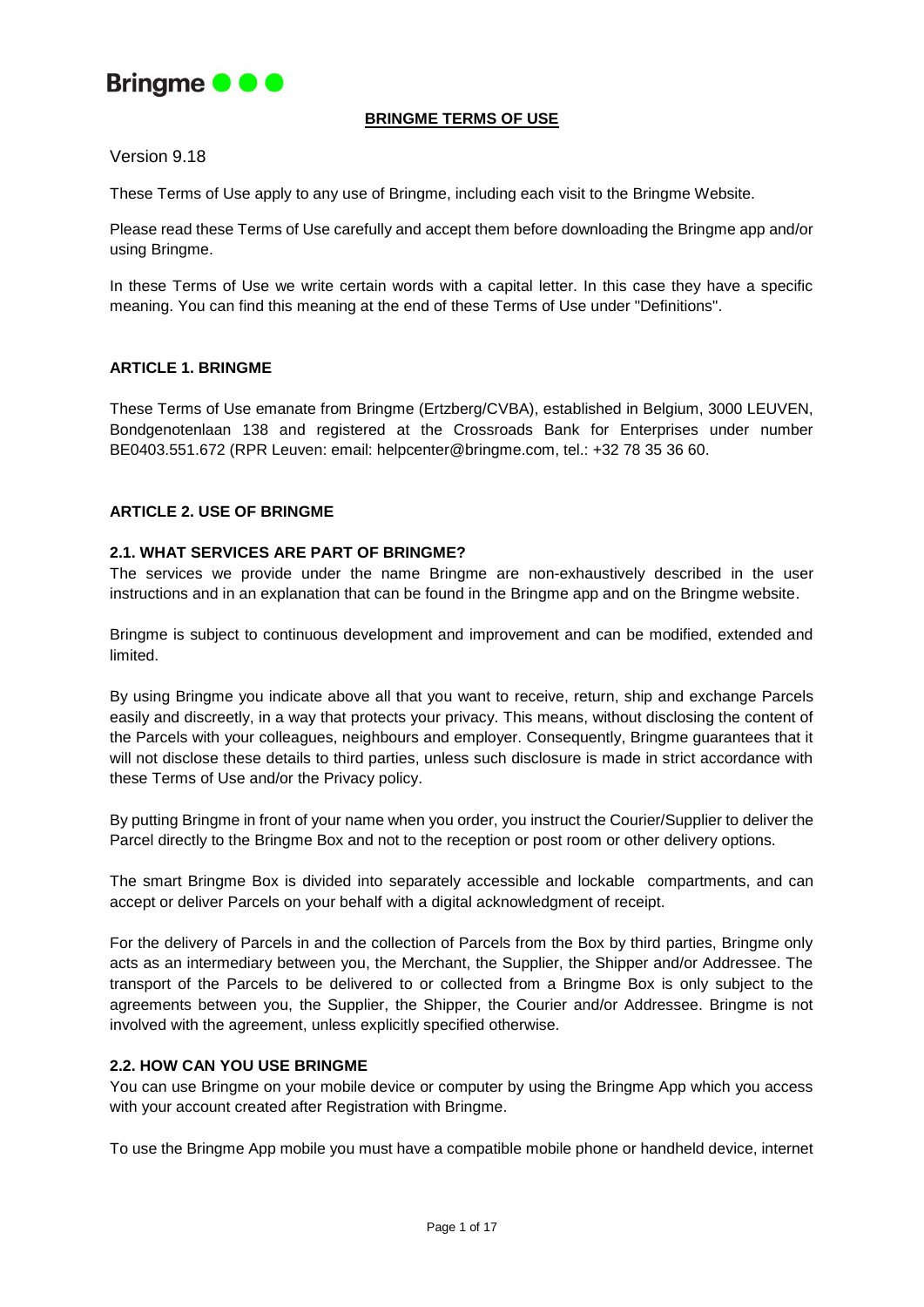

access, and the necessary minimum software requirements which can be found in the App Store or Google Play.

To use the desktop version of the Bringme App you must have a compatible computer with internet access.

To have Parcels delivered in a Bringme Box you must have access to an Activated Box (see below) and put Bringme in front of your name on the entry field of the Web shop/Supplier and use the address of the Box with which you are connected.

You can find more information on the Bringme Website and in the Bringme App.

## **2.3. LIMITATIONS ON THE USE OF BRINGME**

You agree:

- to only use and download your Account and Bringme yourself and for your own personal use and you will not use or access Accounts of other Users;
- to carefully choose a safe password for your account, to ensure it is not reasonably ascertainable by others;
- to maintain the security and secrecy of your Account login data at all times and to prevent others from accessing your Account using devices belonging to you. You will be fully responsible for all resulting damage if third parties gain access to your Account with your login data or gain access to a device you use to operate your Account, if you did not respect these obligations;
- not to disrupt the correct functioning of Bringme;
- not to attempt to harm Bringme (including the Bringme Website, Bringme App and the Box) in any way;
- not to copy or distribute the Bringme App or other Bringme Content without the prior written permission of Bringme;
- not to use Bringme with incompatible or unapproved devices;
- to comply with the applicable laws of your home country and of the country, state and the location where you use Bringme and your location during your usage of Bringme;
- not to use Bringme with the intention to harm, cause discomfort or cause inconvenience of any kind to a third party or in any way that can reasonably lead to such consequences;
- not to use Bringme to send spam or other duplicated and/or unsolicited messages or Parcels to third parties in violation of applicable laws;
- not to use Bringme to send or store any incriminating, obscene, threatening, defamatory, or otherwise improper or illegal material, including material harmful to children and material that violates the rights of privacy of third parties;
- not to send or store material using the Bringme App or Website that contains application viruses, worms, computer Trojans, source codes, files, scripts, tools or malicious programs;
- not to attempt to gain unauthorized access to Bringme or to systems or networks connected with Bringme;
- not to interfere or disturb the functioning and the integrity of Bringme or the data it contains.

# **ARTICLE 3. THE BRINGME BOX**

## **3.1. USE OF THE BOX**

A Box always belongs to a Box Owner.

A Box is either publicly accessible ("Public Box"), or only accessible for those with explicit permission of the Box Owner ("Private Box").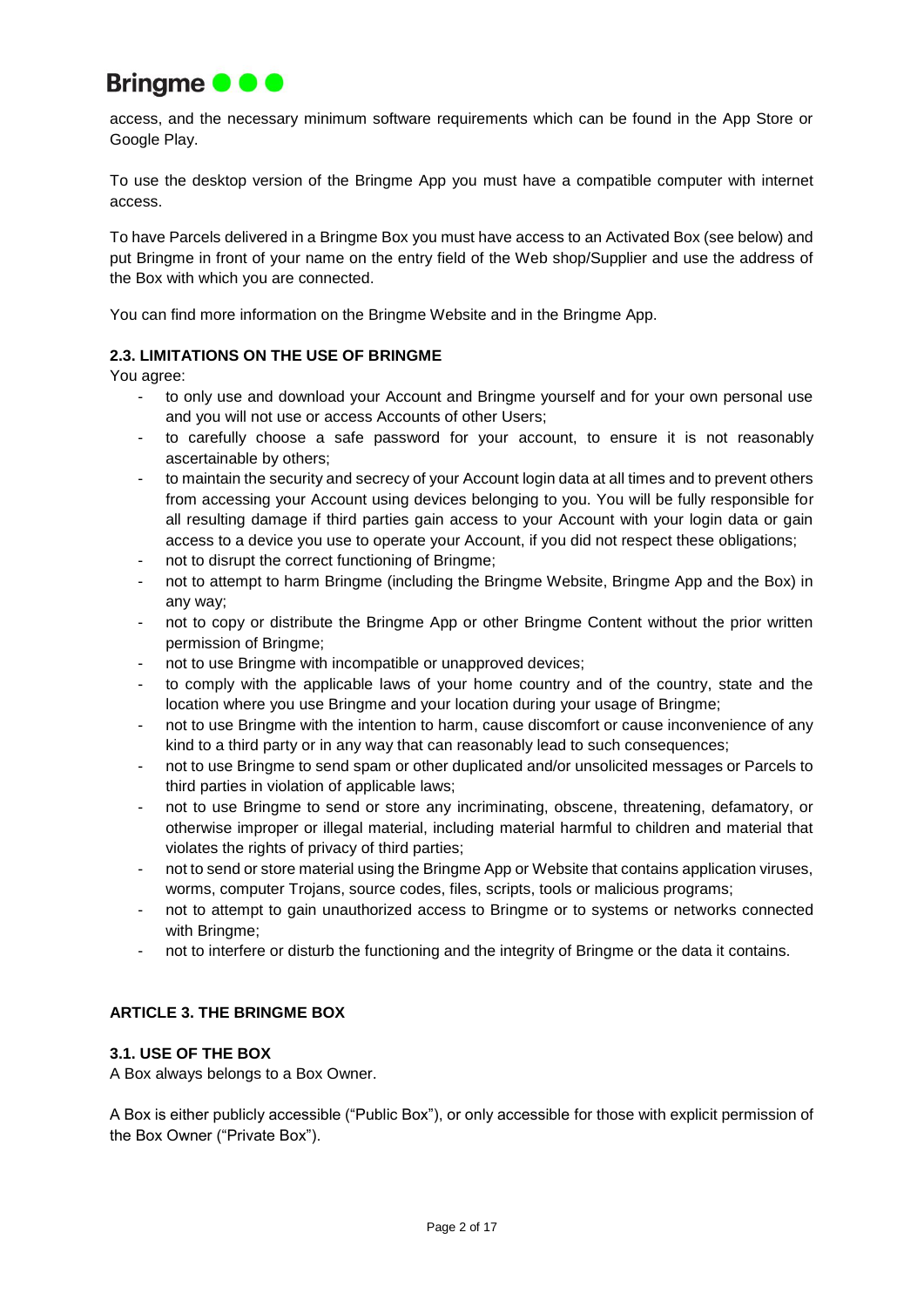

If it is a Private Box the Box Owner is entirely free to decide at his own discretion to allow you to use it (or not).

If a Box Owner gives you consent to use his Private Box, you can activate his Private Box in your Account, after which it becomes an "Activated Box".

A Public Box is accessible for everyone who may and can use the Bringme App without explicit permission from the Box Owner being required. Before being able to use the Public Box, this must also be activated via your Account.

You are aware as a user and you expressly agree that:

- a Box can only be used through Bringme;
- you can only use a Box after it has been activated;
- you can only use a Private Box when you have been given explicit permission for this by the Box owner;
- no Box Owner is required to grant you permission to use a Private Box;
- the Registration and use of Bringme do not entitle you to use a (certain) Private Box;
- the Box Owner may deny/withdraw your permission to use a (formerly) Activated Box at all times in accordance with the agreements reached between you and the Box Owner, to which Bringme is not a party.

## **3.2. RULES FOR THE USE OF THE BOX**

You will always use a Box strictly in compliance with these Terms of Use. Additionally, when using the Box you must always comply with and respect the rules imposed by the Box Owner for the use of the Box in question.

Furthermore, you must always respect the conditions set out elsewhere in these Terms of Use (including, without limitation, those set forth in Article 2.3) and the following conditions, which prevail over the conditions as imposed by the Box Owner:

- i) You can only use the Box through Bringme.
- ii) You will only use the Box to exchange Parcels (receive, return, send, pick up or exchange). You may not use the Box as storage space unless the 'store' function is available on the Box.
- iii) You are personally responsible for all costs connected to your order, when you order you need to specify your personal address data as invoice address (and therefore not the address of the Bringme Box with which you are connected).
- iv) Use of the Box is prohibited for Parcels with content that is contrary to the law, that is potentially dangerous and/or that may damage the Box, including, but not limited to:
	- a. hazardous substances, chemicals, explosives, flammable or radioactive materials;
	- b. perishable goods;
	- c. drugs, narcotics and psychotropic substances;
	- d. weapons;
	- e. livestock;
	- f. objects, documents or substances in general the import, export, distribution, circulation, use or possession of which are prohibited by law;
	- g. objects which due to their form, nature or packaging may be dangerous and can contaminate or injure/damage people, the Box or goods of third parties,
	- h. matters which are subject to criminal law or criminal law provisions which sanction infringements of special laws,
	- i. all substances, including liquids, that present a leakage risk or risk to create odour nuisance.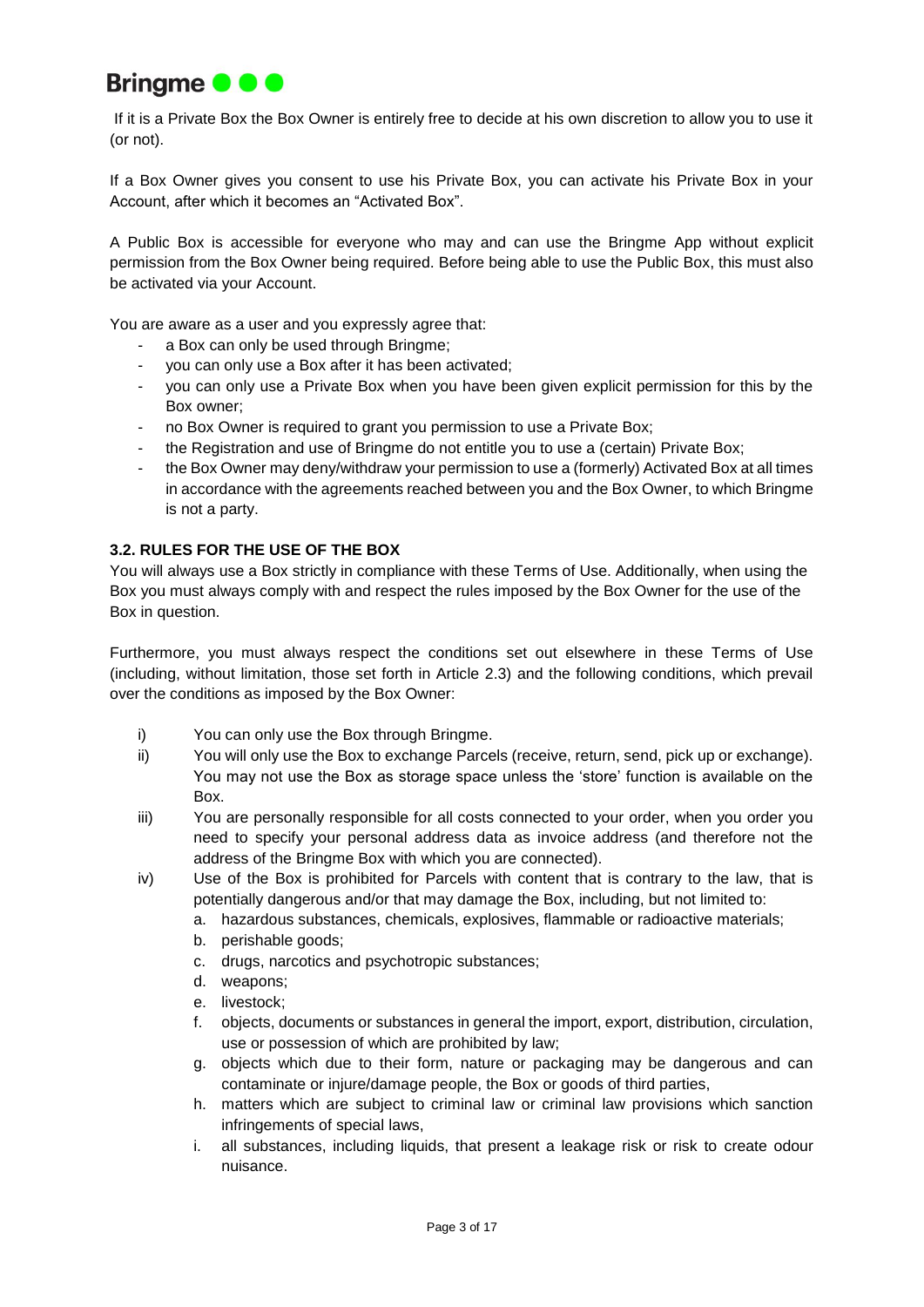

- v) Notwithstanding the above you can use the Box for perishable and chemical goods insofar as these:
	- a. fit into normal household use;
	- b. are resistant to the conditions in which they are kept in the Box, taking into account the transport to and/or from the Box;
	- c. are properly packaged to avoid the risk of leakage, odour nuisance and any form of pollution.

The use of the Box for Parcels containing perishable goods is at your sole risk and without any liability on our part or on the part of the Box Owner. You are solely responsible for all damage to or caused by such Parcels.

Bringme guarantees in no way whatsoever that the refrigerated compartments (which can be part of a Box) will maintain a certain temperature. Under no circumstances can Bringme be held liable for the maintaining of a constant temperature, the breakdown of this cooling (as a result of a power failure at the Box Owner), or other causes attributable to the Box Owner.

vi) Parcels must meet the dimensions as specified in the instructions for use and in the App. Each Box has compartments in sizes S, M, L and XL. Depending on the configuration the Box can also have an XXL compartment.

If Parcels exceed the maximum dimensions of the compartment they cannot be delivered to the Box. It is your responsibility to ensure that the Shipper and the Supplier make sure that their Parcels are compliant hereto.

vii) Parcels exchanged through the Box may not weigh more than 30kg.

These conditions are minimum requirements. The Box Owner cannot alleviate them, but he can impose additional or more stringent requirements for the use of his Box.

If a Parcel violates one or more of the above conditions, we always have the right, notwithstanding the right of the Box Owner, to inform the competent authorities, as decided at our discretion, to:

- refuse the pickup and/or the delivery of the Parcel;
- suspend the treatment of the Parcel;
- destroy it (or have it destroyed) if it is harmful or dangerous to people or property;
- refuse its delivery to the Box;
- remove it (or have it removed) from the Box.

# **ARTICLE 4. DELIVERY VIA THE BOX**

**4.1.INSTRUCTION TO DELIVER IN THE BOX AND AUTHORISATION OF DELIVERY** The delivery of Parcels by third parties in the Box on your request (by putting Bringme in front of your name when you order) is considered to be a delivery to you in person. With this request you also expressly require the Supplier to respect your privacy and thus, to deliver the Parcel in the Bringme Box. The Supplier can only deviate from this under the conditions defined in these Terms Of Use.

You expressly acknowledge that the Shipper, the Supplier and any person who must deliver (or has delivered) a Parcel to you:

- has fulfilled his obligation to deliver by correctly delivering the Parcel to the Box designated by you,
- may process your personal data in so far required to deliver to you in the Bringme Box.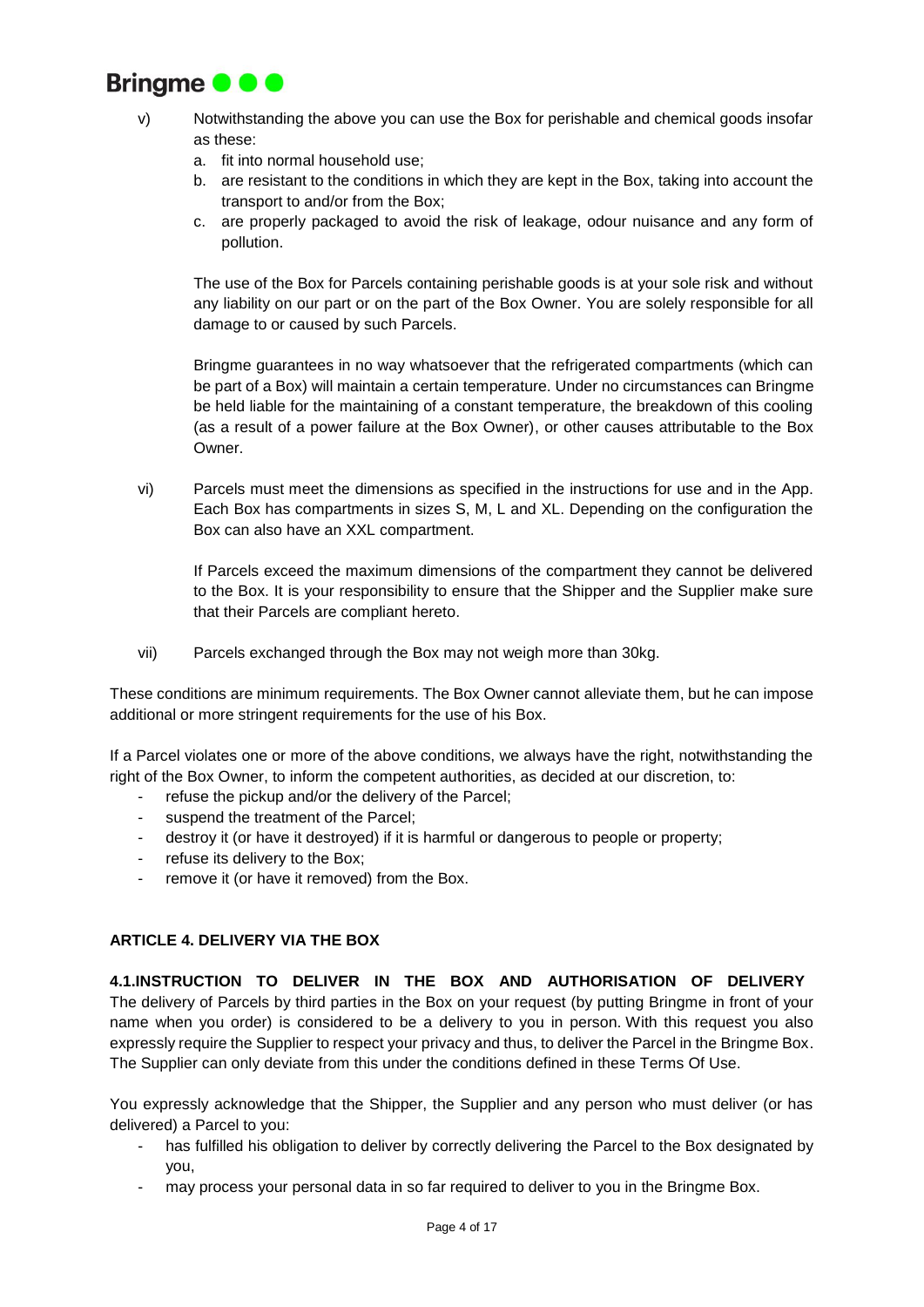

When a Parcel was delivered in a compartment of the Box, the placement of the Parcel is detected by the Box, the door of the compartment is closed and locks correctly, a digital receipt is automatically created. The time of creation of this receipt, is considered the time at which the delivery of the Parcel took place.

The receipt is available to the Supplier (depending on his preferences and his relation to Bringme):

- via a QR code and a numeric code that appear on the display of the Box at the moment of delivery;
- possibly by email,
- possibly via a notification in the Bringme App of the Supplier or any application developed by Bringme that is used by the Supplier and is connected to the Bringme App.

You acknowledge that this (digital) receipt can be invoked by the Supplier and the Shipper as proof of delivery of the Parcel to you.

This article does not affect your right to invoke the non-compliance of a Parcel delivered in a Box.

You are aware that in principle you cannot receive any registered items, Parcels with import or taxes with import duties, nor Parcels sent cash on delivery in the Box. You can only have letter post delivered in the Bringme Box when you have a private letterbox in the Box.

## **4.2 WHAT IF DELIVERY IN THE BOX IS NOT POSSIBLE?**

If a Parcel cannot be delivered to a Private Box (for whatever reason, e.g. because the dimensions do not meet the requirements or the Box is full), the Supplier will (unless otherwise agreed between you and the Supplier) in principle act in conformity with its own policy and e.g. hand over the Parcel at the reception of the Box Owner to the extent this is possible (reception must be present and the Box Owner must give permission for this) or (if appropriate) hand it over at another location as specified on the interface of the Box itself (as determined by the Box Owner). You give explicit permission for delivery to take place in this way in this situation.

If the abovementioned is not possible for whatever reason, or when this is a Public Box, the Supplier may deliver this Parcel to your address (specified in your Account) or contact you to make an appointment to proceed with delivery (e.g. in another Activated Public Box near you). You then give us the right to disclose your address, , email address and telephone number as specified in your Account to the Supplier (but we are not obliged to do so).

## **4.3. PICKUP/REMOVAL OF THE PARCEL**

You agree to not block/occupy a compartment, appointed to you for a Transaction, in a Box for a longer period than is required to allow proper and reasonable use of Bringme by yourself and by your co-Users.

You will remove or arrange a pickup for each Parcel delivered to you or placed by you for pickup in the Box within 3 calendar days after reservation. The Box Owner can impose terms that take priority over this.

If the Parcel is not removed in time,

- we will remind you via the App that a Parcel needs to be picked up immediately
- if the Parcel is not removed after this reminder, the Box Owner and Bringme are entitled to (have) the Parcel removed from the Box and to take it into custody. The parcel can then:
	- i) be made available to the Box Owner,
	- ii) the Parcel may be returned to the Shipper or sent to your home address as known in our data,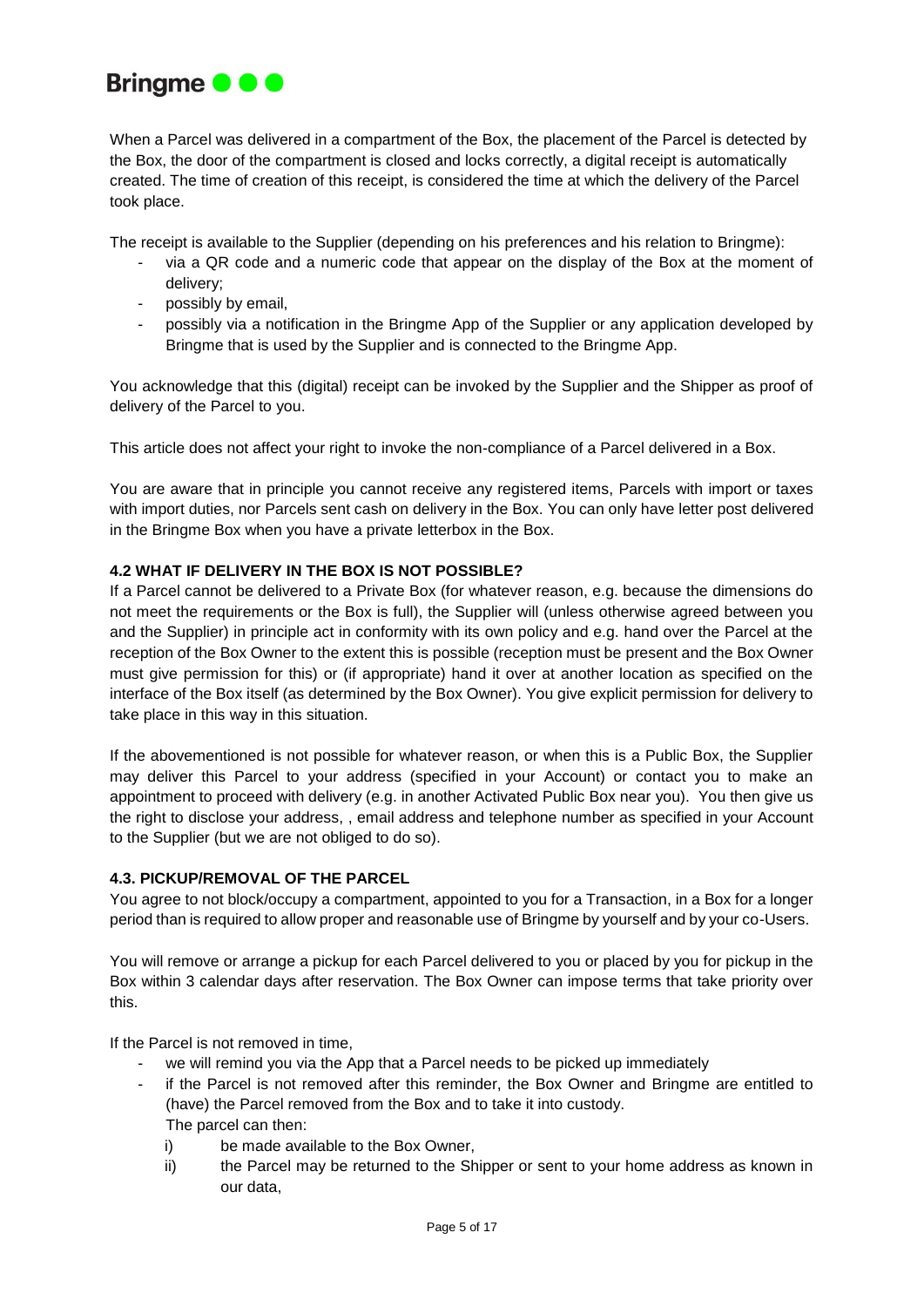

iii) or, if the above is not reasonably possible or feasible, it can be permanently removed or destroyed.

The storage fees, the shipping cost and (if any) the destruction costs will be payable by you. If the Parcel is taken into custody by us, you will only be able to receive it against payment of these costs.

# **ARTICLE 5. SHIPMENT VIA THE BOX - SEND**

## **5.1. USE SEND**

With 'send parcels' you can create send labels of certain Couriers via the Bringme App which you can then print and use to frank your parcels in accordance with the possibilities as specified in the Bringme App.

Via the Bringme App you must make the correct address data of the recipient(s) available to us. After receipt of this data, the digital send labels will be made available to you as soon as possible.

The specified delivery periods of the Courier in question (track&trace) should not be considered as binding deadlines.

Companies are able to use this service via their Business Account.

## **5.2. YOUR OBLIGATIONS**

You have to make sure to send us all the data on time, which we indicated is necessary or in all reasonableness you should know are necessary to execute the agreement.

- You are responsible for equipment and other accessories, such as a printer and an internet connection, which are required to use the Send services.
- If you make data available to us, they must comply with the specifications we prescribed.
- You will inform us immediately about facts and circumstances that could be important in the performance of the agreement.
- You safeguard us from any third-party claims, who suffer damage following the performance of the agreement and which is attributable to you.
- You will provide every co-operation to us which in all reasonableness can be expected from you for the delivery of the Send services.
- If you do not meet your obligations specified in this article, all costs we need to incur because of it are payable by you.
- If you are a company you make sure that only people who are authorised to make the required payment, have access to the Business Account.
- To be sent via Send, parcels must comply with the requirements as specified via the following link: https://help.bringme.com/hc/en-us/sections/115001299369.

## **5.3. BRINGME'S OBLIGATIONS**

- Bringme is only obliged to perform the agreement if you provided the data and information required by Bringme, in the form and in the way as wanted by Bringme.
- Bringme is not liable for possible damage because you wrongly used the send label.
- Bringme is not liable for possible damage to the product, to other matters or to people following, for instance, wrong, inexpert use or use in violation of the instructions of the product. Under no circumstance is Bringme liable for damage, which is due to or was caused because you used the send label for another purpose than what it is meant for.
- If you or a third party makes changes in the delivered product, Bringme excludes every liability vis-à-vis the operation and possible (consequential) damage.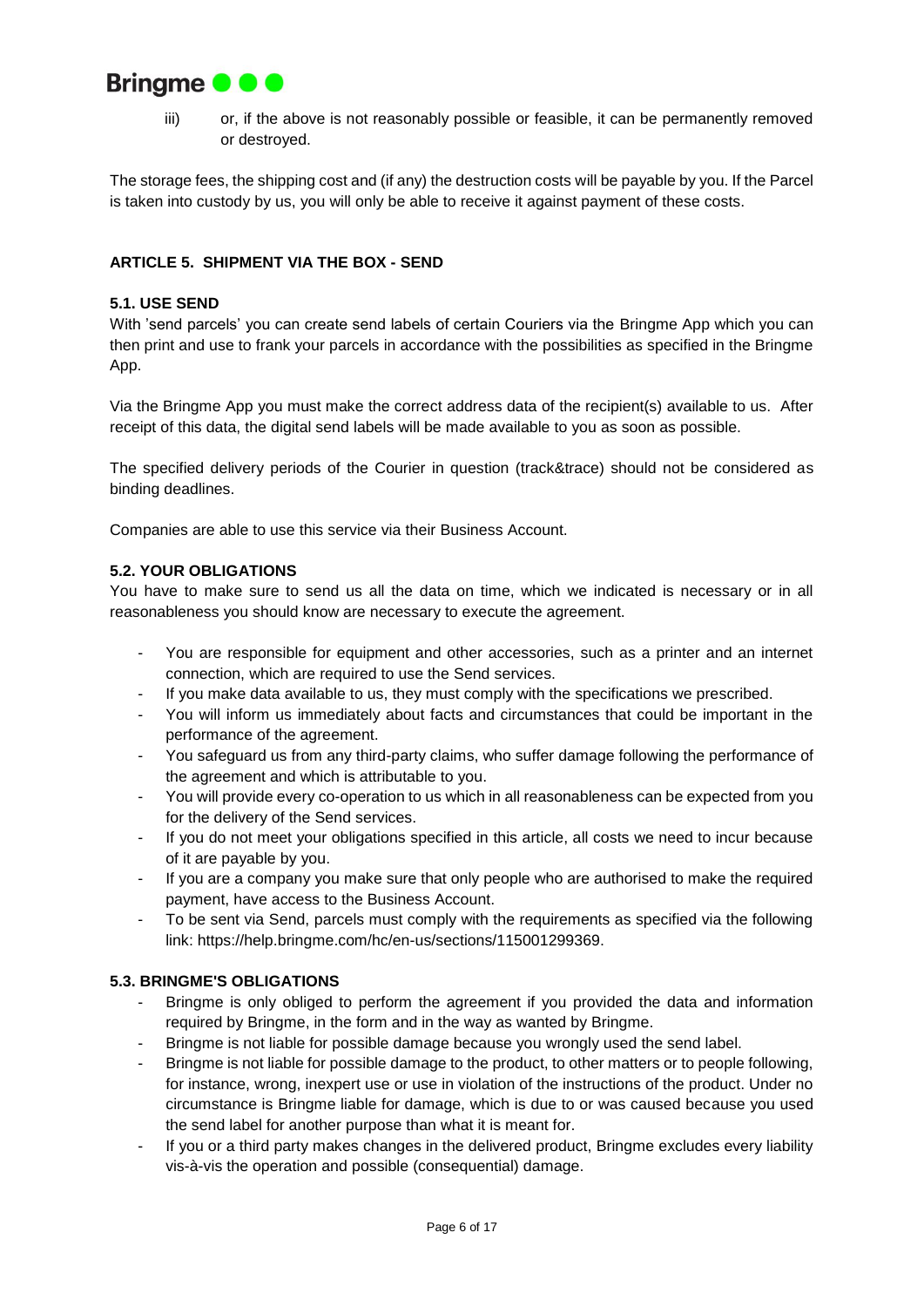

Under no circumstance can Bringme be held liable if unauthorised third parties use the login codes of the Business Account.

## **5.4. PAYMENT SEND**

The price of the send labels is the price indicated on the Bringme App at the time of ordering.

Rates can always be modified, it is always the rate specified at the time of your order that applies. The prices are based on the existing prices, saleries, taxes, duties, charges, freight and prices of our Couriers and intermediaries. We always have the right to change our prices if aforementioned price factors change. In this case, you will be notified in advance. If you do not want to accept the adjusted prices, you are free to no longer use our Send services.

Prices are, when this is not clarified, always inclusive of VAT for consumers and always exclusive of VAT for non-consumers.

Private Users will immediately have to pay the send label via the Bringme App before receipt. If you did not choose the correct send label and a supplement needs to be paid because the Parcel was not enough franked, you are solely responsible for this and Bringme will recover this cost from you. This supplement needs to be paid to Bringme within 14 days.

If you are a company with a Business Account, you will receive your monthly invoices afterwards. If in the sorting it is apparent Parcels were sent via the Business Account that were not franked enough, the surcharge will be charged to the Client via the aforementioned invoice.

All invoices are payable within 15 days after the invoice date.

In case of late payment the following are owed on the outstanding amount legally and without requiring a notice of default:

- a delayed interest calculated at the legal interest rate applicable to commercial transactions increased with 2 percent; and
- fixed damages calculated at 15%.

If your company moves or your shipment address, your invoice address or email address change, you need to provide your new data to us in writing as soon as possible beforehand.

## **ARTICLE 6. PICK UP VIA THE BOX - COLLECT**

# **6.1. USE COLLECT**

If your Box is provided by the Client with a Collect contract, franked Parcels, free returns (already franked) to be sent to web shops specified in the Bringme App as well as franked letters (with the exception of registered shipments) can be sent by depositing them in the Bringme Box.

## **6.2. YOUR OBLIGATIONS**

Your Parcel must:

- be correctly franked to be sent via the Courier in question;
- packaged in compliance with the guidelines of the Courier, and particularly, in a sturdy, carefully wrapped, rip-proof parcel that is suited for transport and/or storage, and which can withstand moderate weather conditions;
- meet the terms and conditions for using the Bringme Box (dimensions depending upon the Bringme Box, maximum weight of 30 kg, and does not contain any hazardous, flammable, or perishable substances, etc.).

Make sure that your own name and address are always clearly stated on the parcel as the sender.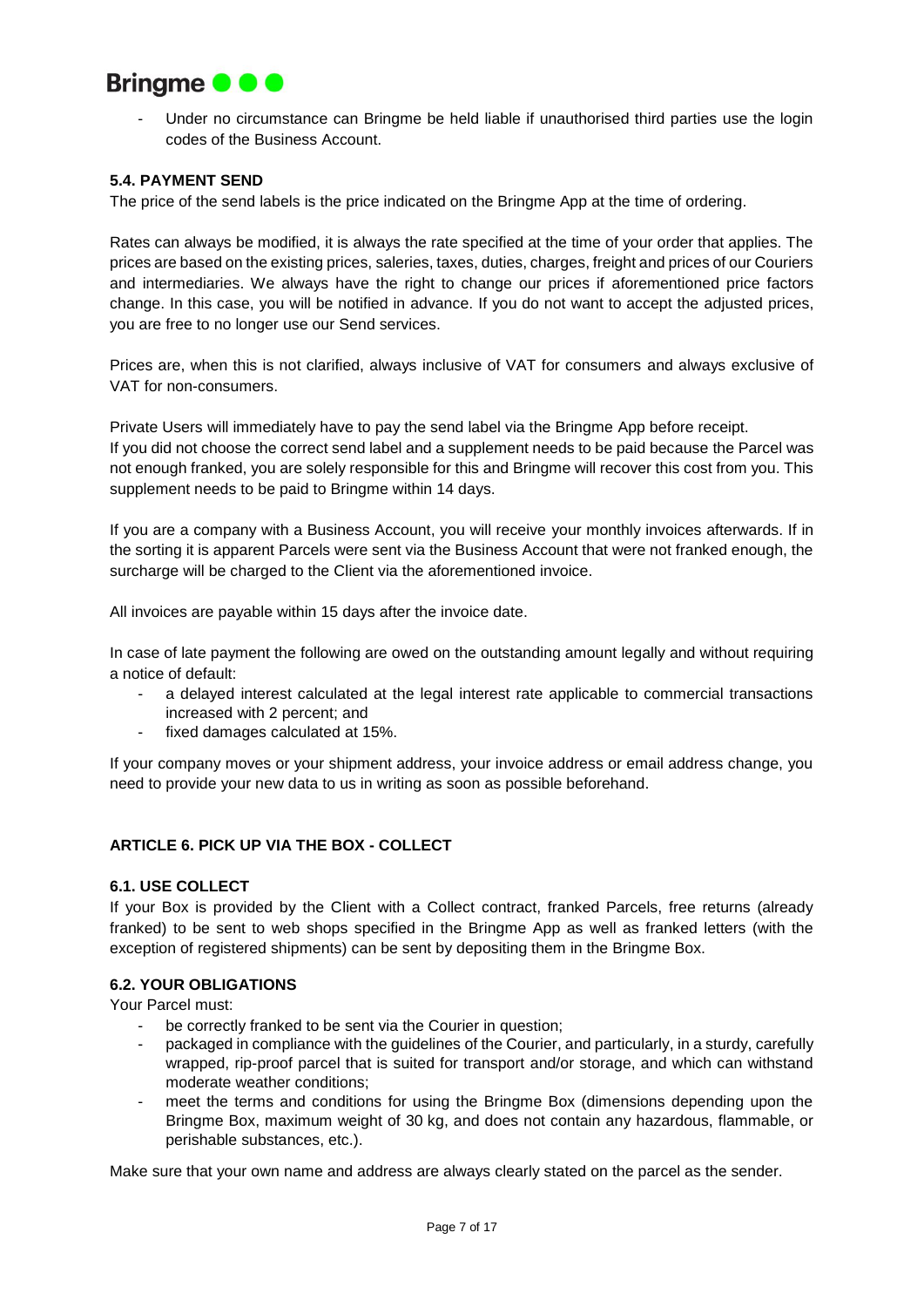

When picking up a Parcel, the Courier will not check if this meets it's requirements. The Collect Parcels are picked up on fixed days during the week by the Courier within a certain time span. You are aware that the Courier can only collect the parcel from the Box during the hours that this Box is accessible to the public.

# **6.3. WHO SHIPS MY PARCEL?**

Bringme does not provide any transport services itself. Via Collect we put you in contact with Couriers you can contract to directly ship Parcels to your Recipients from the Box. We do not act as a transporter but only make our App and Box available to you and the Courier to carry out this shipment. Bringme does not act as an agent of these transport companies (Couriers) nor is it responsible for this transport service, except if explicitly specified otherwise.

The shipment of a Parcel via Bringme is therefore only subjected to the applicable conditions of the Courier in question, which you can find here: https://help.bringme.com/hc/en-us/articles/360008957974. On accepting the current Terms of Use you also agree with the separate Collect conditions of every Courier, which are part of the current Terms of Use. Every change to the Collect conditions of the Courier shall be in accordance with article 9.3.

Except if explicitly specified otherwise in the aforementioned conditions, Bringme is therefore not responsible for the good shipment and handling of your shipment once the Parcel has been picked up from the Box. The responsibility and liability are exclusively with the Courier, in conformity with its applicable conditions.

# **ARTICLE 7. USE OF THE BOX WITH THE BRINGME KEY**

# **7.1. PRINCIPLE AND OPERATION**

You can use the Bringme Key to automatically identify yourself at an Activated Box. Holding the Bringme Key near the screen of a Box means you are automatically registered and you gain access to the Box without further identification.

To be able to use the Bringme Key you must activate it through the Bringme Box according to the steps mentioned. To be able to activate the Bringme Key you must have an Account and an Activated Box.

The Bringme Key remains Bringme's property at all times, you only obtain a right of use on it.

## **7.2. USE - CARE**

You are aware that an activated Bringme Key gives third parties access in your name to your Activated Box without any controls.

You must accordingly ensure that it does not fall into the hands of third parties and any use by third parties is your exclusive responsibility.

If you lose the Bringme Key or if it is damaged and as a result is unusable, you must deactivate it using the Bringme App according to the steps as mentioned, or, should this not be possible, by contacting us.

## **ARTICLE 8 - PAYMENT**

## **8.1. HOW MUCH DOES BRINGME COST?**

Bringme is a freemium model with free basic functionality and paying advanced (premium) uses.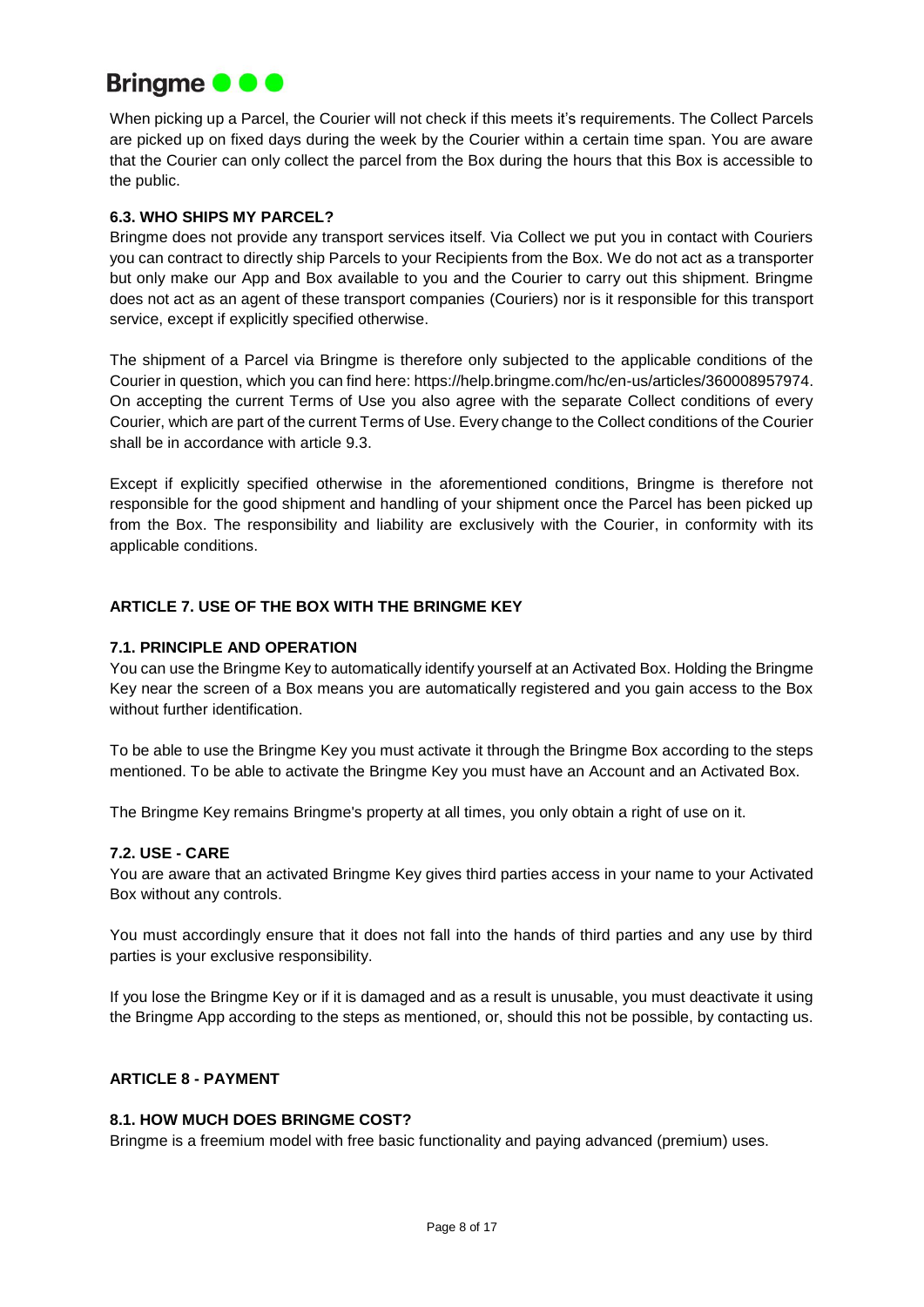

For the use of the premium services you pay the price as provided in the Bringme App, according to the conditions applicable to these services (see Send for example).

# **8.2. MODIFICATION OF OUR RATES**

We have the right to change the rates applicable for the use of (the whole or any part of) Bringme in the future, including subjecting (some or all) parts of Bringme, which are free, to payment.

Except when otherwise specified for a particular service in these Terms of Use, every rate change is subject to the rules applicable to the modification of these Terms of Use by Bringme, as stipulated in Article 9.3.

Rates are always in Euros and specify the applicable VAT separately. If nothing is specified, the rates for consumers are VAT included and for non-consumers VAT excluded.

## **ARTICLE 9. AGREEMENT**

#### **9.1. HOW IS AN AGREEMENT CONCLUDED BETWEEN BRINGME AND YOU?**

By creating an Account (through Registration) you conclude an Agreement with Bringme. During Registration you are required to provide the requested personal information to us, including your mobile phone number and email address.

After having successfully completed the Registration, you have a personal Account. You can and may only use Bringme when you have an active Account.

To use Bringme you must (cumulatively)

- be 18 years or older (if you are a natural person),
- have full legal capacity.
- have the right under the legislation to which you are subjected to reach this Agreement and to use Bringme.

# **9.2. NO OBLIGATION TO EFFECTIVELY USE BRINGME**

There is no obligation for you to actually use Bringme after registration.

If, however, you do not use the services of Bringme for six consecutive months, we can delete your Account. We will inform you of this with the notification that your Account will be removed if you do not request us to keep it. You then have 3 months to respond. After this time the account is removed.

## **9.3. CHANGE OF BRINGME SERVICES AND THE TERMS OF USE**

We can modify and replace these Terms of Use and/or modify, suspend or terminate the services of Bringme.

Any changes will be notified to you in an appropriate manner, for example by clear communication in the Bringme App and/or by sending you an email.

This change notification may occur at any time and the modifications are immediately effective, except if a delay for the entry into force is provided:

- for any use of Bringme after that notification and each new Transaction,
- Transactions that were already started prior to the notification of the modification, are always subject to the Terms of Use as they were applicable before the notification, even if those Transactions are not yet (completely) finished.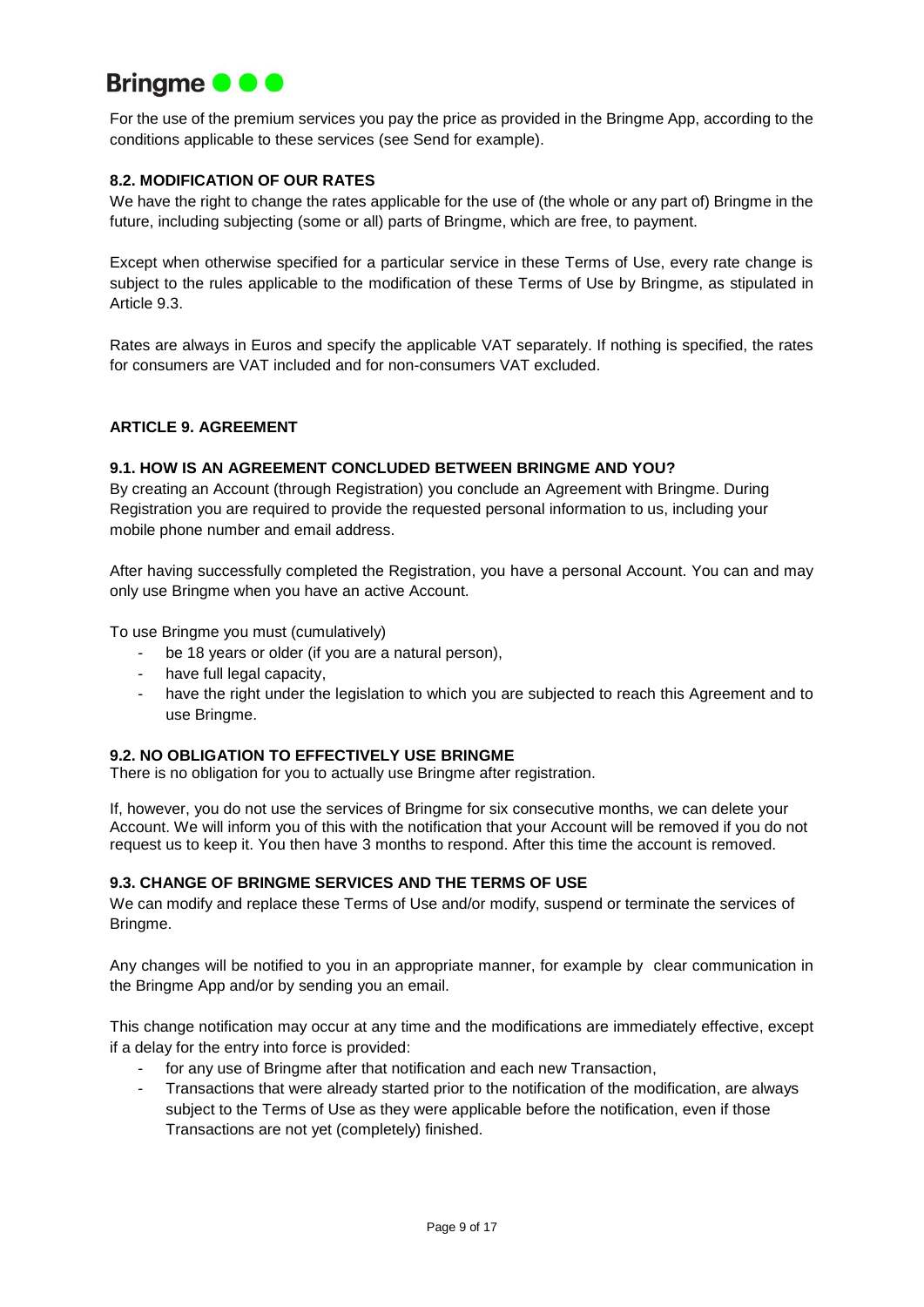

If you do not agree to the modified Terms of Use, you cannot use Bringme after the entry into force of the new version. We can limit your access to your Account and the Bringme App and limit the use of (parts of) the Bringme services, as long as the modified Terms of Use are not accepted.

# **ARTICLE 10. TERM AND TERMINATION OF THE AGREEMENT**

# **10.1. AGREEMENT FOR AN INDEFINITE PERIOD**

The Agreement between you and Bringme is concluded for an indefinite period.

## **10.2. TERMINATION BY THE USER**

You may terminate this Agreement by closing your Account at any time in accordance with the instructions found in the Bringme App and/or on the Bringme Website.

An Account can only be closed if no Parcels related to your Account are left in a Box, no compartment in the Box has been reserved for a still to be delivered/collected order, and no Parcel is on the way to an Addressee for delivery.

As a consumer you always have the right to suspend the performance of the agreement when Bringme remains in default to respect its obligations.

#### **10.3. TERMINATION AND SUSPENSION BY BRINGME**

As regards the Agreement

- we may terminate this Agreement at any time with a notice period of thirty calendar days without having to explain such termination. Your Account will be closed automatically on the expiration of the notice period.
- we may always suspend (and consequently deny you the right to use Bringme) when you violate your obligations with regard to a Box Owner or to us,
- we may terminate this Agreement immediately and without notice if you are guilty of serious misconduct.

Serious misconduct includes (but is not limited to):

- i) the violation of your obligations stipulated in Article 2.3 (restrictions on the use of Bringme) Article 3.2.i (only use of the Bringme Box via Bringme) or Article 3.2.iii (prohibited use of the Box);
- ii) any act of fraud against Bringme or any party involved with Bringme;
- iii) any abuse of Bringme;
- iv) any breach of Article 13 (intellectual property);
- v) any misconduct that has not been remedied within a reasonable time after you have been asked to do so.

#### **10.4. CONSEQUENCES OF TERMINATION OR SUSPENSION**

Termination of the Agreement leads to the closing and termination of your Account.

When an Account is closed, you can no longer and are no longer entitled to:

- access your Account;
- use Bringme and the Bringme App;
- use the Box as User.

If your Account is closed when you have Transactions pending with no Parcels in your Box, these Transactions will be cancelled and it will no longer be possible for you to use the Box (you will no longer be able to put a Parcel in the Box, nor will it be possible to deliver a Parcel to you in the Box).

If you still have one or more Parcels (from or to you) in a Box when the Agreement is terminated, (or if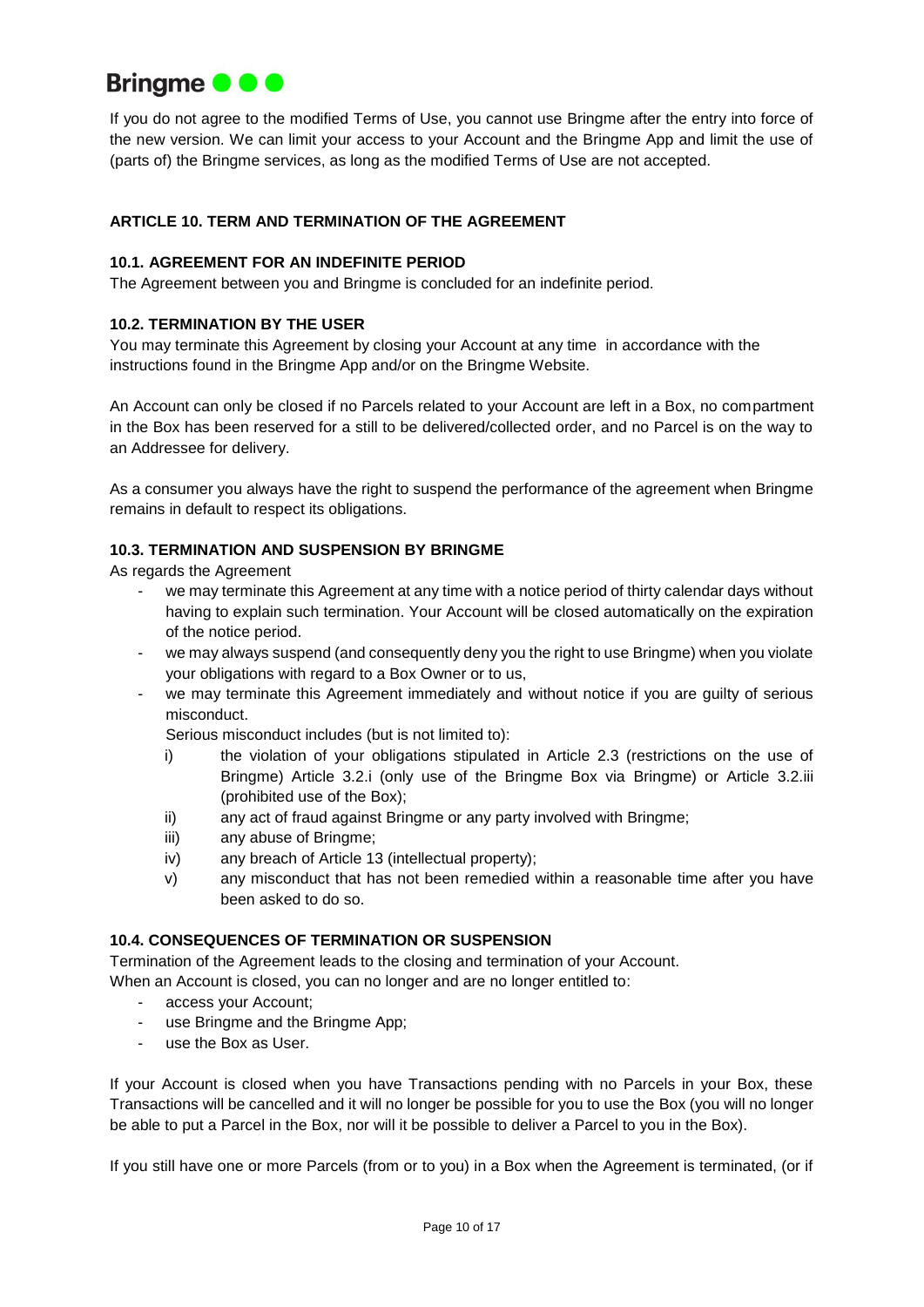

a Parcel still to be delivered through Send cannot be delivered to the Addressee and is returned to the Box), Bringme can, at its own discretion,

- either allow you to complete the Transaction and consequently postpone the closing of the Account (or a part thereof) for the reasonably required time to process the Transaction. The Terms of Use will remain applicable to this Transaction, but your entitlement to finish this Transaction will not lead to any form of renewal of the Agreement and you cannot derive any other rights from the postponement of the termination of the Agreement,
- or: have the Parcel delivered at your cost to your address as registered in your Account,
- or: take the Parcel into consignment and keep it available to you at a to be communicated location. You will be informed that you can pick up the Parcel within 10 calendar days against reimbursement of reasonable expenses incurred. If you do not pick up the Parcel within this period, you are deemed to have renounced it and the Parcel can be returned by us to the Shipper or to your home, or it can be permanently removed or destroyed. We will charge you for the costs incurred by shipping, storing, removing and/or destroying the Parcel.

The consequences of the suspension of the Agreement by us are the same as the consequences of a termination as described above, with the understanding that these consequences then only temporarily apply during the period of the suspension.

# **ARTICLE 11. PRIVACY, DATA AND CONFIDENTIALITY OF THE CONTENTS OF YOUR PARCELS**

# **11.1. ACCURACY OF YOUR DATA**

You guarantee that the User Content is accurate and complete. We can at any time check and/or verify your User Content. You will issue proof of your identity to us when requested to do so.

## **11.2. PARCELS**

You confirm that the content of a Parcel that you place (have placed) in a Box must never be considered as confidential, unless the Parcel contains documents and these documents are packaged in a properly sealed medium.

Notwithstanding the information that is collected when you use Bringme (possibly including the object of the order if registered with Bringme), we will not collect nor verify information about the actual (physical) content of the Parcel that is placed in a Box. However, when we are reasonably required thereto for reasons of safety, health, risk reduction or public order, we have the right to open the compartment in which the Parcel is located, to remove the Parcel and, if necessary, to open it.

In case of an emergency and if a public authority would reasonably ask this or in case of an enforceable order of a public authority, Bringme can open (have opened) and examine (have examined) all or some locked compartments of the Box. In such a situation, Bringme will make a reasonable effort to inform you about this if your Parcel is in a Box in order to give you the opportunity to remove your Parcel yourself, in so far and to the extent that it is practically feasible and legally allowed to inform you.

In any case, Bringme is entitled to remove Parcels from the Bringme Box if they have been in there for more than three calendar days in accordance with Article 3.5 and consider the content as nonconfidential.

## **11.3. PRIVACY POLICY AND COOKIES**

We collect and process your personal data (as a User and as a visitor of the Bringme Website) in accordance with our Privacy (https://help.bringme.com/hc/en-us/articles/360004883893) [and](https://www.bringme.com/nl/legal/cookiebeleid) Cookie Policy (https://www.bringme.com/en/legal/cookie-policy).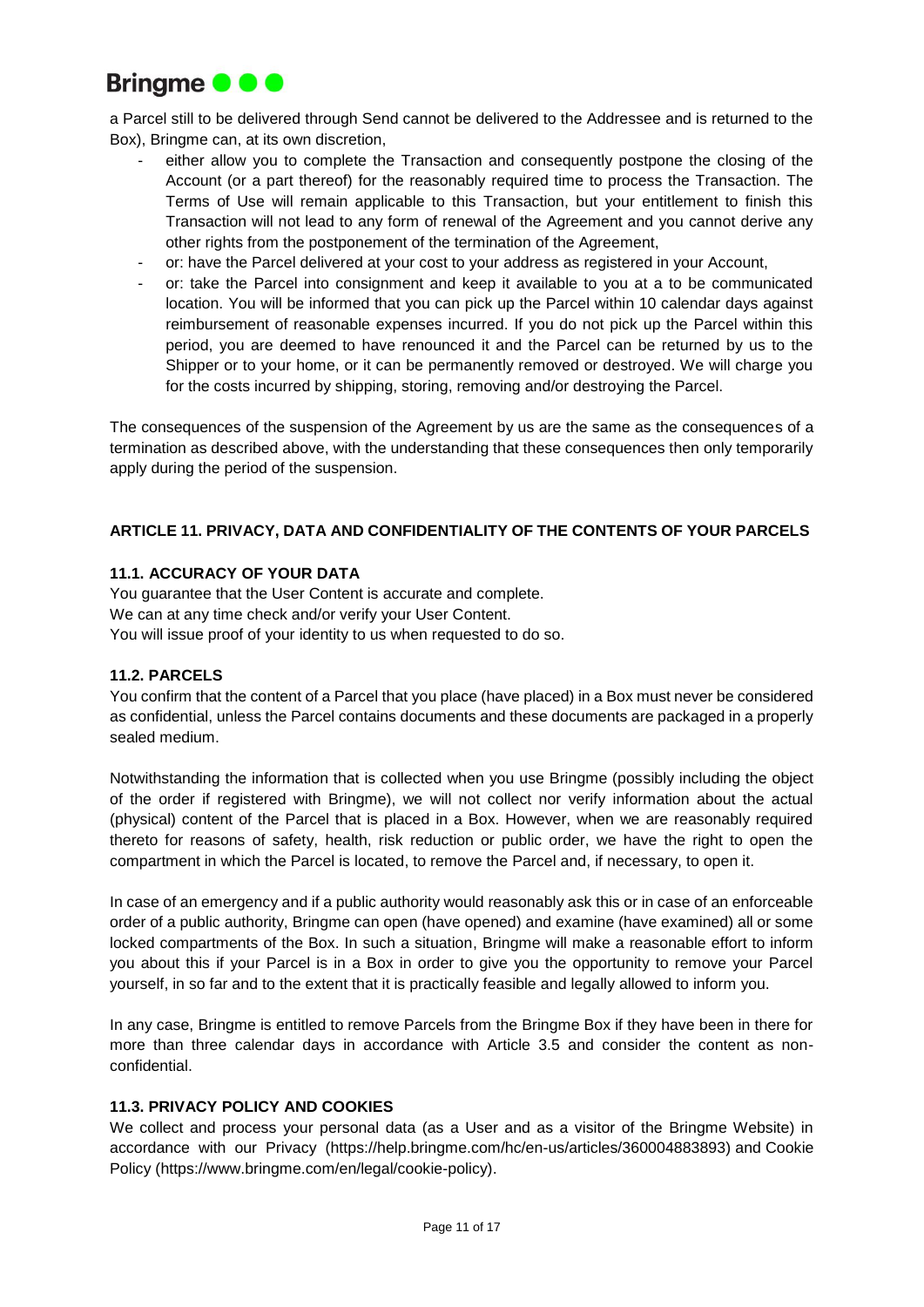

You expressly acknowledge having read and accepted the Privacy and Cookie Policy. Using Bringme always implies explicit acceptance of the Privacy & Cookie Policy.

## **ARTICLE 12. LIABILITY**

#### **12.1. INDEMNITY**

By accepting these Terms of Use and by the use of Bringme, you agree to hold us harmless and to indemnify us against all claims for damages arising from or in connection with:

- a. your breach or violation of these Terms of Use or of an applicable law or any regulation, whether or not it is included herein;
- b. your violation of any rights of a third party; and/or
- c. your use or misuse of Bringme.

#### **12.2. LIABILITY**

Notwithstanding the following, Bringme is only liable for your damages if these are caused by an error committed by Bringme. In any case, Bringme can only be held responsible for your direct damages and can never be held liable for any indirect or consequential damages. The total annual liability of Bringme is in any case limited per case of damage to the maximum amount of EUR 500.00 (five hundred Euros) and per year to EUR 2,000 (two thousand Euros).

You may only claim compensation if you can demonstrate the fault on the part of Bringme, the damage caused to you and the causality between those two.

To prove the damage of a lost or damaged Parcel, you must provide proof of what was inside the Parcel, what the purchase value of (the content of) the Parcel is (for example by means of a purchase invoice), as well as of the actual value of the content of the Parcel on the date of its delivery to Bringme.

The amount to be compensated can under no circumstances be higher than the demonstrated purchase cost decreased by 15% per year (whereby each started calendar year counts as a complete year) and increased by the shipping costs.

Under no circumstances can compensation be obtained because of a delay in receiving a Parcel as a result of the use of Bringme, nor because of damage to or loss of goods that according to these Terms of Use were not exchanged, sent or received through Bringme.

The information, recommendations and/or services provided to you on or via Bringme are for information purposes only and cannot be considered as an advice to you. We will maintain Bringme, including the Bringme Website and the Bringme App and their content, reasonably accurately and up to date, but we cannot guarantee that these (including their content) will be free of faults, defects, viruses or malware and that they will at all times be properly updated and accurate.

You must take the necessary steps to guarantee your own protection and take adequate security measures. You must use a virus scanner before downloading information, software or documentation and your protection against viruses, malware, etc. is exclusively at your own risk.

You declare to be familiar with the nature, characteristics and limitations of the internet, computer systems and networks, and their technical performances.

Our commitment to deliver Bringme is an obligation of means and you agree that it is possible that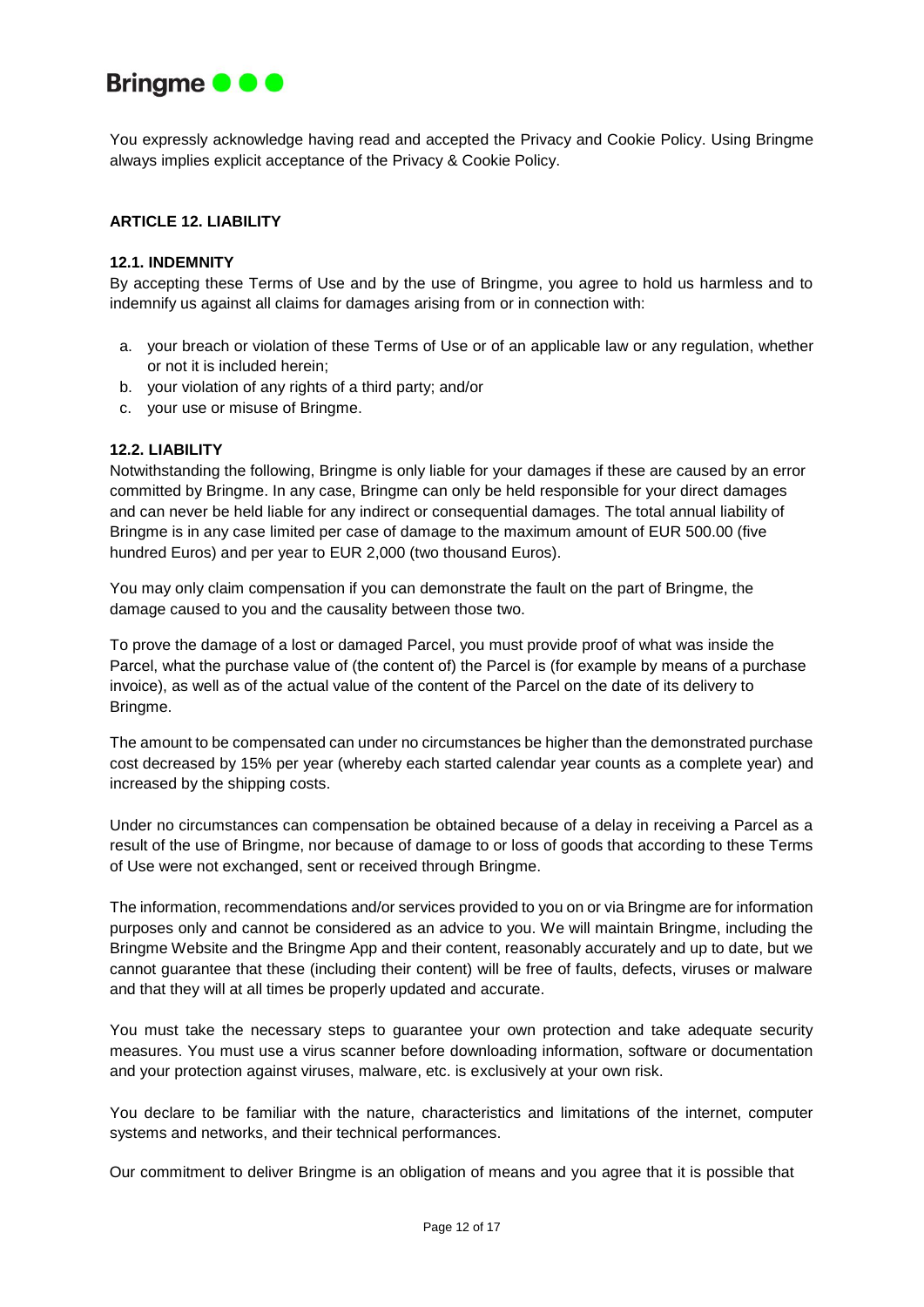

Bringme (including access to the Box) is unavailable, even if we make reasonable efforts to keep Bringme available. You also agree that Bringme, except in case of fraud or serious misconduct, cannot be held responsible for the possible lack of availability, accessibility, applicability or continued functioning of Bringme, including the Bringme App, the Bringme Website, the Box and the services. Bringme is entitled, for the maintenance of the Bringme App, the Bringme Website and the Box, to temporarily suspend its use.

Bringme is not liable for any damage whatsoever, caused because Bringme used incorrect and/or incomplete data provided by the User.

Bringme bears, subject to explicitly specified otherwise, no liability whatsoever for the quality of the purchased and/or delivered products in the context of Bringme and the services of the Supplier. All complaints related hereto must only be addressed to the Shipper and/or to the Supplier in accordance with their obligations to you.

## **12.3. LIABILITY OF THE BOX OWNER**

When use is made of a Box the liability of the Box Owner is set in your arrangements with or the conditions of the Box Owner himself.

If nothing different was agreed, the Box Owner has the same liability limitations with regard to you as those we possess in conformity with article 10.

#### **12.4. INTERACTIONS WITH THIRD PARTIES**

Bringme has the right in the performance of the agreement, without notification to you, to contract third parties, involve goods of third parties, use the services of third parties and to have the agreement wholly or partly carried out by third parties and to charge any related costs to you.

During your use of Bringme you may be provided with links to websites that are owned and managed by third parties. These links are provided to allow you to communicate, purchase goods and services or participate in promotions from such third parties. By clicking these links, you will leave Bringme and visit these websites. We do not have any influence on these websites or on the products and services of these parties and we are not responsible in any way for these websites. The use of these third party websites is entirely at your own risk.

You are aware that these other websites may send their own cookies to Users, collect data or solicit data or personal information. Therefore we advise you to verify the terms of use and privacy policies of these websites before using them.

### **12.5. COMPLAINTS AND LIMITATION**

Complaints need to be submitted within a reasonable time after the complaint was discovered or could have been discovered in all reasonableness, in writing or by email to Bringme. Your rights of action under any agreement vis-à-vis Bringme fall due in any case after expiry of 6 months from the moment a fact occurs that allows you to enforce these rights and/or powers vis-à-vis Bringme.

# **ARTICLE 13. INTELLECTUAL RIGHTS**

## **13.1. LICENCE APPLICATION**

Subject to your acceptance of and compliance with these Terms of Use we grant you a restricted nonexclusive, non-transferable licence:

- to download and install a copy of the Bringme App on one or more autonomous mobile devices that you own or manage and
- to activate and use such a copy exclusively for personal purposes.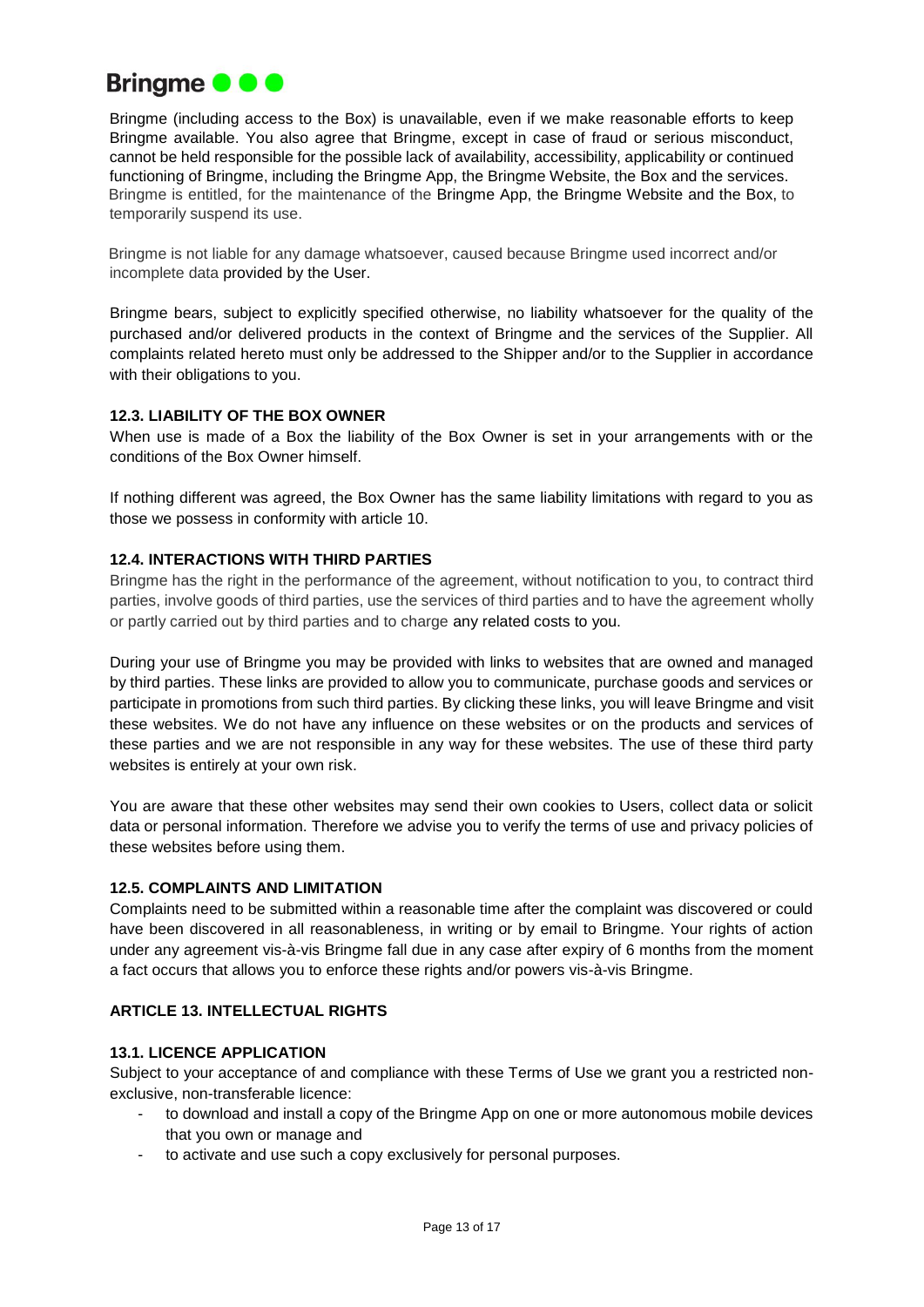

## **13.2. YOU DO NOT HAVE THE RIGHT TO:**

- assign a (sub) licence, sell, resell, assign, transfer, distribute, spread or commercially exploit or make Bringme (or parts thereof) available to third parties;
- modify or create derivative works of Bringme (or parts thereof);
- create "links" on the internet to Bringme (or parts thereof) or frame or mirror it to other servers or to a wireless or internet-based device;
- apply reverse engineering on the Bringme App or any software used for Bringme;
- introduce an automated program or script in Bringme, including but not limited to, webspiders, webcrawlers, webrobots, webAnts, webindexers, bots, viruses or worms or programs that can send multiple server requests per second or overload or disturb the operation and/or process of Bringme or the Bringme App.

## **13.3. INTELLECTUAL PROPERTY RIGHTS**

The content of Bringme and the software environment that is required for the functioning and the operation of Bringme are our exclusive property (or of our affiliates or third parties who deliver their services to us). The design, all text, images, graphics, audio and video files, animation files, logos, emblems, marks, and other content are part thereof and are protected by copyright and/or other laws protecting the rights of intellectual property, which belong solely to us as well as to the aforementioned companies.

We grant you a non-exclusive, non-transferable, revocable, limited and personal licence to use the Bringme App and its contents for personal purposes.

You may not modify, copy, distribute, sell, rent, use, supplement or otherwise use the content of Bringme without prior written consent of the owner of the intellectual property rights..

However, for private, non-commercial use, you can read, copy, print and save material published by Bringme. It is explicitly forbidden to modify copies, saved parts or print-outs of Bringme's content.

Press releases, press publications and any other documents, photos and graphic content, which are released for publication may be used provided the following copyright notice is specified: "© [year] Bringme, all rights reserved".

## **ARTICLE 14. MISCELLANEOUS**

## **14.1. INVALIDITY OF ONE OR MORE PROVISIONS**

The invalidity of any provision of these Terms of Use will not affect the validity of the remaining provisions of these Terms of Use.

In the event that any provision is declared null or void, the void or invalid provision will be replaced by a valid provision which embodies the purpose and content of the original provision as closely as possible. This provision will be deemed to have existed from the start in its modified valid form and be binding in this form.

## **14.2. NOTIFICATIONS**

Any communications, notifications and the like to you under these Terms of Use, can, except in case of express derogation thereof, take the form of:

- a (general) notification via Bringme, the Bringme App, by SMS or by email to your email address as registered in your Account or
- a written notice sent to you by ordinary mail to your address as registered in your Account.

#### **14.3. ASSIGNMENT**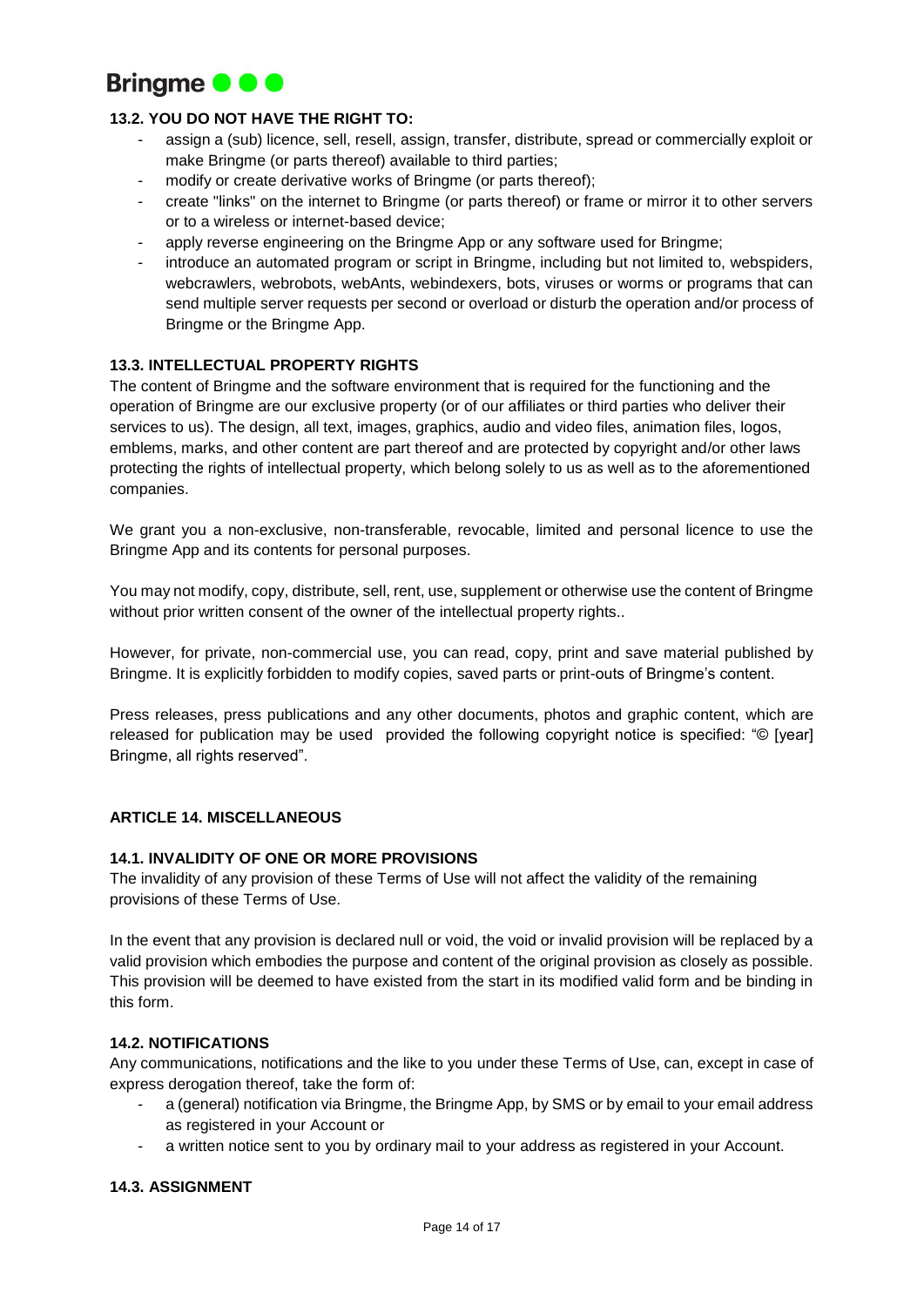

You may not assign your rights arising from these Terms of Use without Bringme's prior written permission.

We always have the right to assign our rights and/or obligations under these Terms of Use.

# **14.4. WHOLE AGREEMENT AND OWN CONDITIONS**

These Terms of Use constitute the Agreement between you and us and constitute the entire agreement and understanding between you and us (Ertzberg CVBA) regarding your use of Bringme and the services it comprises.

The documents and texts to which these Terms of Use refer (such as the Privacy Policy) are part of them. In case of conflict, the text of these Terms of Use prevails over the other texts specified above, unless it is expressly provided that the other texts prevail.

These Terms of Use are applicable with the explicit exclusion of any other general, supplementary or special conditions that you as a Customer propose with the use of Bringme. This is irrespective of the way in which these other conditions are communicated to us without us being able to tacitly accept them or have any obligation to dispute their application.

## **14.5. CHANGES**

Except for changes in accordance with Article 9.3, the Agreement cannot be modified.

Derogations to this principle are only valid when they are made in writing and are signed by you and us, in which case we must be represented by our CEO or Board of Directors.

#### **14.6. RIGHT OF WITHDRAWAL**

If you are a consumer using Bringme, you have the right to withdraw from the agreement which was reached by accepting these User terms and conditions within a period of 14 days from the acceptance without stating the reason and without any costs. This is done by closing your Account in accordance with Article 10.2. This is also possible after the period of 14 days.

When you choose to make use of our services that are part of this agreement before this period of 14 days has expired, your right of withdrawal is cancelled as soon as the service has been carried out.

You explicitly accept that by putting your Parcel in the Box with a view to shipment/return, the service in this context is deemed to have been performed and from that moment no right of withdrawal can be exercised anymore and this price can no longer be reimbursed. The same applies to creating a send label (the cost of which amounts to the total) as soon as the send label has been created.

#### **14.7. FORCE MAJEURE**

Neither party is obliged to respect its reciprocal obligations (except the payment of a sum of money), when that is made impossible due to force majeure.

Any circumstance that is not the fault of the affected party and which in all reasonableness could not have been avoided, applies as force majeure.

Force majeure refers to, among others: defects in the connections of and with the internet, transport delays, strikes, exclusions, government measures, failure by transporters, suppliers and/or other third parties in the observance of their obligations. Force majeure shall also be understood to mean a shortcoming of contracted third parties which are necessary to provide the service, as well as any other situation we are unable to have (decisive) control over.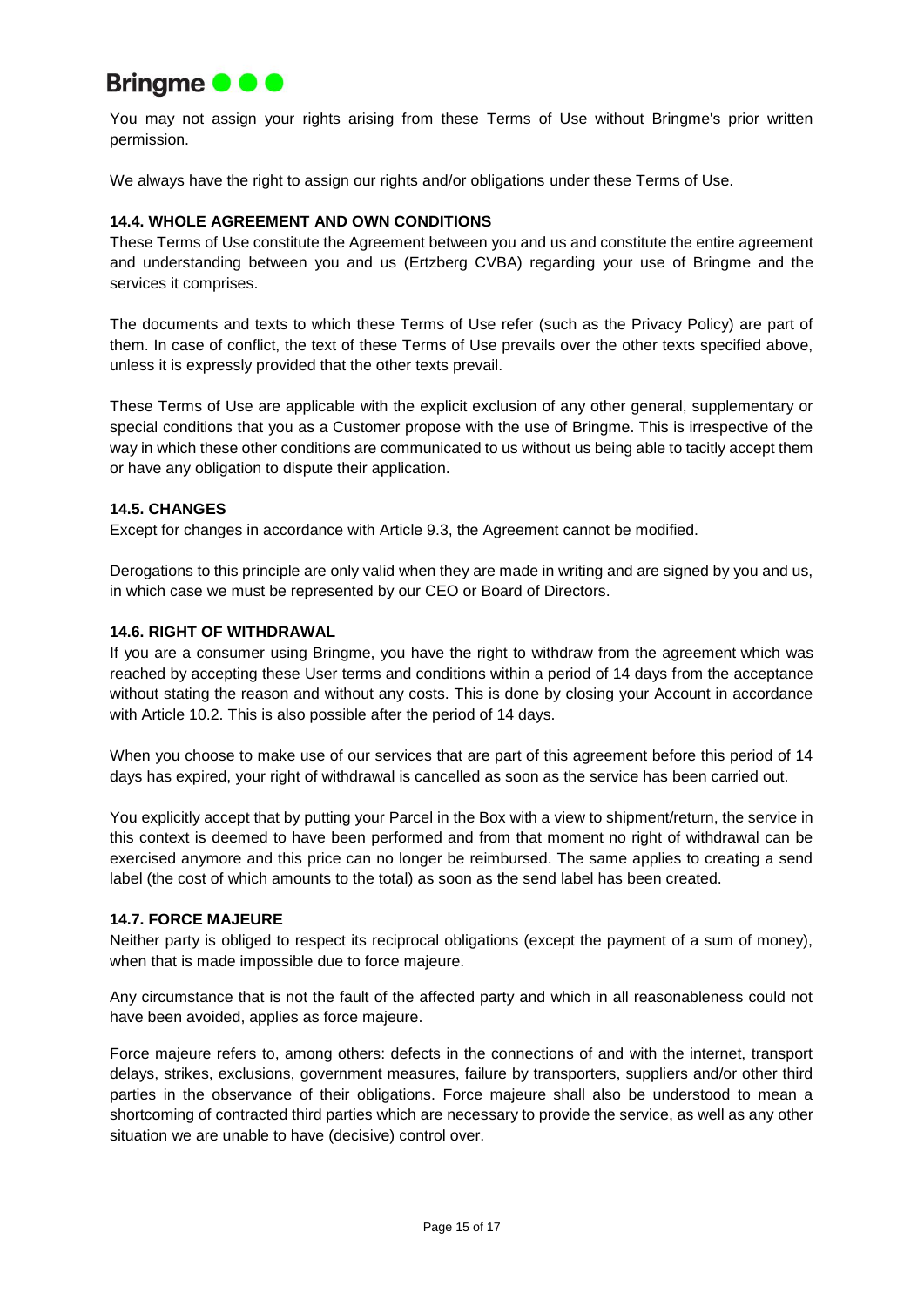

It will depend on the circumstances of the case whether our non-performance following force majeure will wholly or partially be and remain the case, or whether it concerns a suspension of delivery and/or performance. If there is still a possibility of a modified delivery and/or performance, we will both, possibly subject to sums to be paid by the customer, be obliged to utilise them.

# **14.8 . CONSUMER LAW**

These conditions apply to both companies and consumers. Where required or suitable, another applicable regulation is determined for both categories. If these conditions were to make provisions applicable to consumers which vis-à-vis them need to be considered unlawful, these conditions need to be read in this context such that these contrary provisions are deemed to have been mitigated such that they are within the limits of the law and that any missing obligatory provisions are deemed to be tacitly part of it.

## **14.9. LAW AND DISPUTE RESOLUTION**

These Terms of Use and Bringme are subject to Belgian law, with the exception of the provisions of private international law, including the Vienna Convention, when these provisions would lead to the application of another law.

Any dispute concerning the interpretation and enforcement of these Terms of Use or the delivery and/or use of Bringme is subject exclusively to the territorially competent Belgian courts for Leuven, without prejudice to:

- the right of Bringme to institute legal proceedings against you at the court that is territorially competent based on your home address,
- your right to institute proceedings before the competent court in accordance with mandatory consumer protection laws when this cannot be deviated from by the agreement.

# **ARTICLE 15. DEFINITIONS AND INTERPRETATION**

## **15.1. DEFINITIONS**

When capitalised, the following words will have the following meaning when used in these Terms of Use:

- **"Account"** means your account at Bringme, which provides you with access to and allows you to use Bringme.
- **"Addressee"** means the natural or legal person to whom a Parcel must be sent on your request after it is collected from the Box.
- **"Box Owner"** means the person who makes a Box available with a view to the use thereof by (all or certain) Users.
- **"Bringme"** means all the services and products we offer under this name and comprises among others (the use of) the Bringme App, (the use of) the Bringme Website and (the use of) the Box.
- **"Bringme App"** means the Bringme application which allows you to use Bringme, which can be installed on a smartphone, tablet or another mobile device (mobile version) or on a computer (desktop version).
- **"Collect"** means the service via the Bringme App by which you can have a Parcel picked up from the Box by one of our appointed Couriers and have it delivered by this Courier to the Addressee.
- **"Send"** means the service with which you can frank a Parcel (provide with a send label) via the Bringme App.
- **"Box"** means the smart computer controlled box which contains various separately lockable compartments and which can be opened and which can take safe receipt or delivery of Parcels on behalf of the Users.